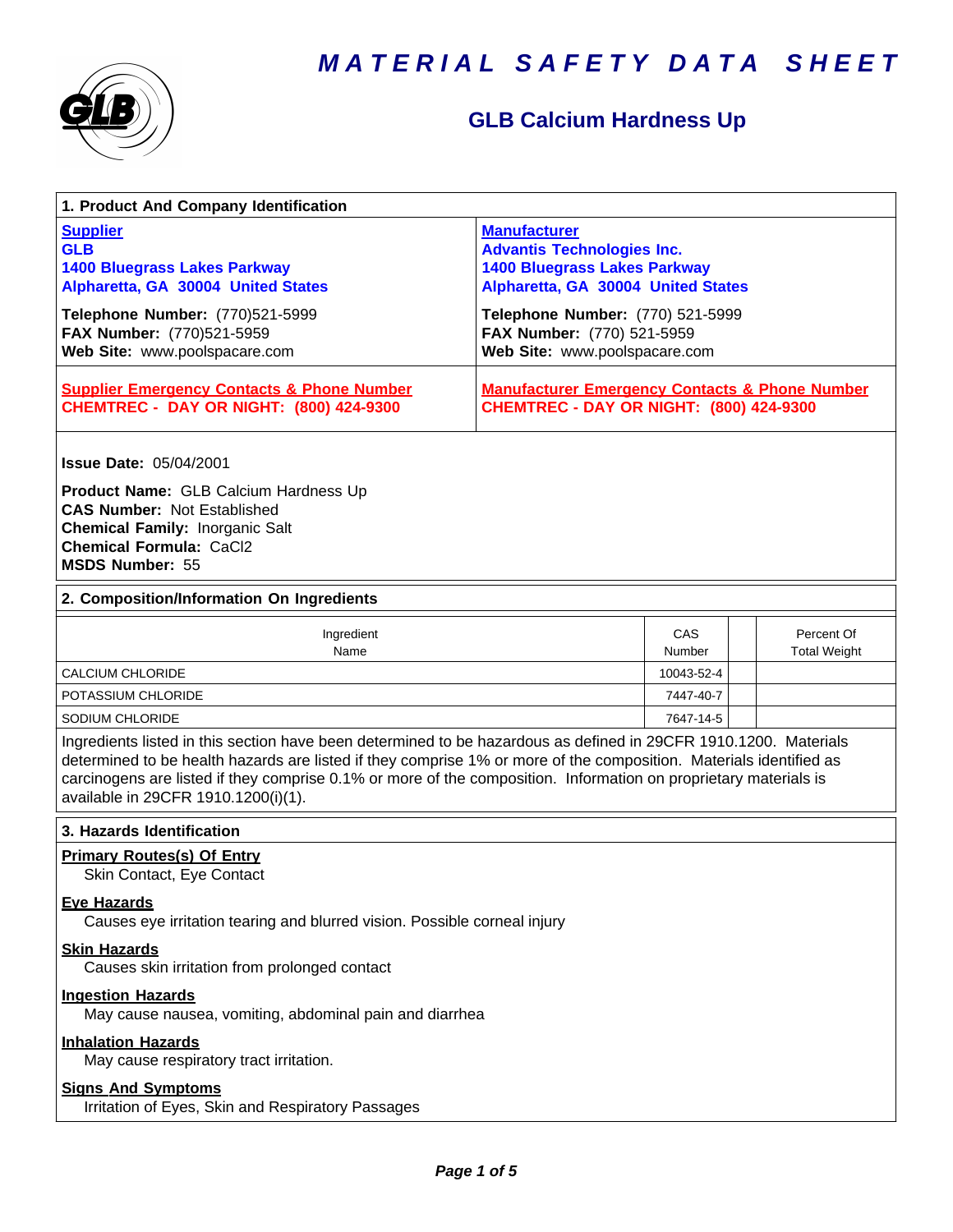### **GLB Calcium Hardness Up**

#### **3. Hazards Identification - Continued**

**Conditions Aggravated By Exposure**

None Known

#### **First Aid (Pictograms)**



#### **4. First Aid Measures**

#### **Eye**

In case of contact, hold eyelids apart and immediately flush eyes with plenty of water for at least 15 minutes. Consult Physician.

#### **Skin**

Wash the affected area under tepid running water using a mild soap. Remove contaminated clothing and shoes.

#### **Ingestion**

INDUCE VOMITING. Drink large amounts of water. Contact a physician or poison control.

#### **Inhalation**

If inhaled, remove to fresh air.

#### **Fire Fighting (Pictograms)**



#### **5. Fire Fighting Measures**

**Flash Point:** N/A°F **Flammability Class:** NOT FLAMMABLE

#### **Extinguishing Media**

Use the appropriate extinguishing media for the surrounding fire. Use water to cool fire-exposed containers.

#### **Fire Fighting Instructions**

Firefighters should wear self-contained breathing apparatus and full protective gear.

#### **6.Accidental ReleaseMeasures**

Sweep up and remove immediately. Collect and dispose. Flush spill area with water.

#### **7. Handling And Storage**

#### **Handling And Storage Precautions**

Keep out of reach of children. Keep containers tightly closed. Store material in a cool and dry place. Material may contain hazardous residue.

#### **Handling Precautions**

Avoid contact with eyes.

#### **Storage Precautions**

Store in a cool dry place.

#### **Work/Hygienic Practices**

Use safe chemical handling procedures suitable for the hazards presended by this material.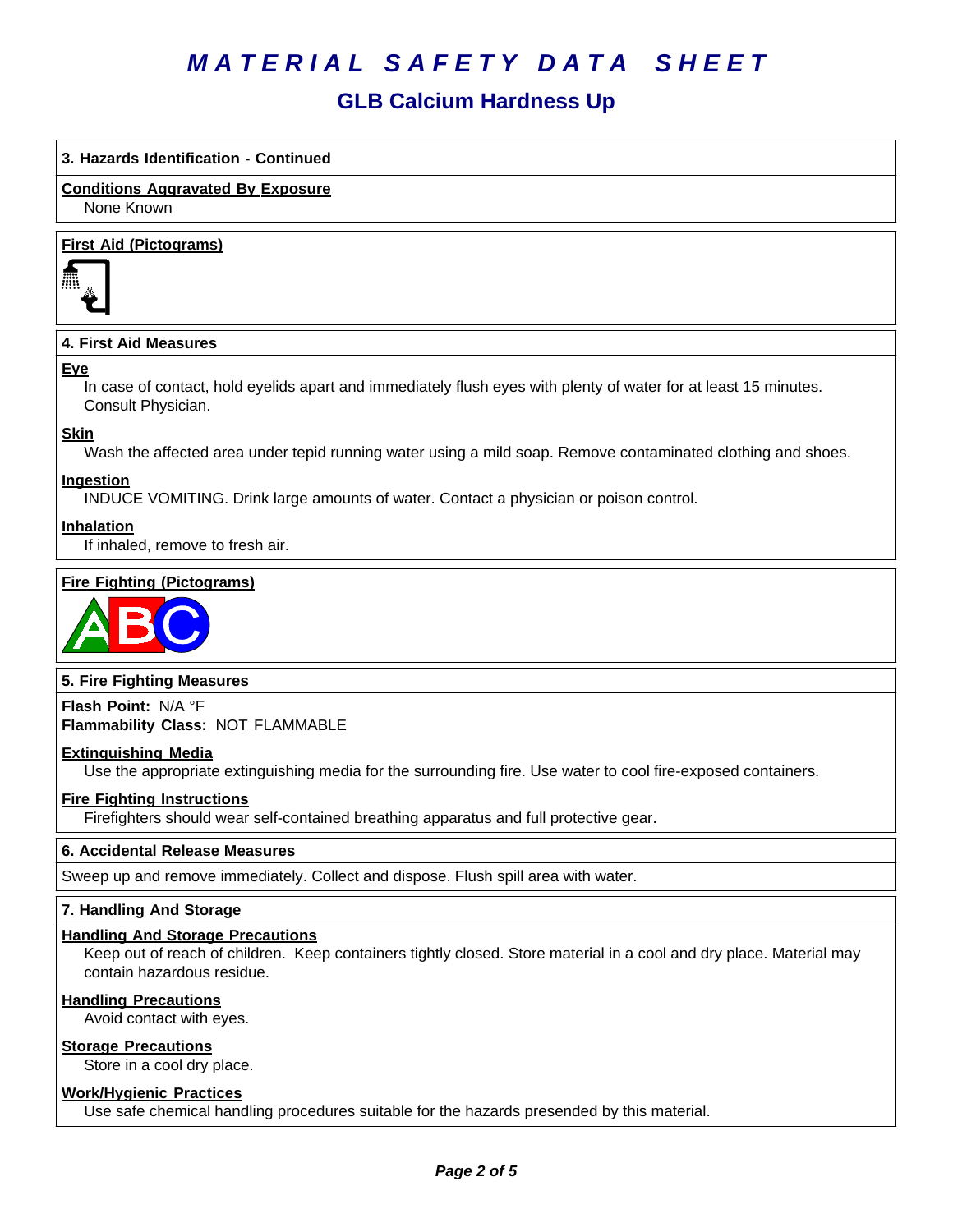## **GLB Calcium Hardness Up**

| <b>Protective Clothing (Pictograms)</b>                                                                                                                                                                                                                                                                                                                                                                            |
|--------------------------------------------------------------------------------------------------------------------------------------------------------------------------------------------------------------------------------------------------------------------------------------------------------------------------------------------------------------------------------------------------------------------|
|                                                                                                                                                                                                                                                                                                                                                                                                                    |
| 8. Exposure Controls/Personal Protection                                                                                                                                                                                                                                                                                                                                                                           |
| <b>Engineering Controls</b><br>Local exhaust acceptable.                                                                                                                                                                                                                                                                                                                                                           |
| <b>Eye/Face Protection</b><br>Safety glasses with side shields or goggles recommended.                                                                                                                                                                                                                                                                                                                             |
| <b>Skin Protection</b><br>Chemical-resistant gloves.                                                                                                                                                                                                                                                                                                                                                               |
| <b>Respiratory Protection</b><br>None normally required. If dust accumulation is a problem a dust mask is suggested.                                                                                                                                                                                                                                                                                               |
| 9. Physical And Chemical Properties                                                                                                                                                                                                                                                                                                                                                                                |
| <b>Appearance</b><br><b>White Granules</b>                                                                                                                                                                                                                                                                                                                                                                         |
| <b>Odor</b><br>None                                                                                                                                                                                                                                                                                                                                                                                                |
| <b>Chemical Type: Mixture</b><br><b>Physical State: Solid</b><br>Melting Point: N/A °F<br>Boiling Point: 388 °F<br>Specific Gravity: N/A<br>Percent Volitales: N/A<br>Packing Density: NOT DETERMINED<br>Vapor Pressure: 0.009 MMhG @20C<br>Vapor Density: N/A<br>pH Factor: 9-11 At a Concentration Of 1% SOLUTION IN WATER<br>Solubility: SOLUBLE IN WATER<br>Viscosity: NOT DETERMINED<br>Evaporation Rate: N/A |
| 10. Stability And Reactivity                                                                                                                                                                                                                                                                                                                                                                                       |
| <b>Stability: Stable</b><br>Hazardous Polymerization: Will not occur                                                                                                                                                                                                                                                                                                                                               |
| <b>Conditions To Avoid (Stability)</b><br>None known                                                                                                                                                                                                                                                                                                                                                               |
| <b>Incompatible Materials</b><br>Sulfuric Acids yields hydrogen chloride gas, which is corrosive, irritating and reactive. Water reactive materials<br>um couse on overhormic resortion Mothul Vinul Ether starts run                                                                                                                                                                                              |

such as sodium cause an exothermic reaction. Methyl Vinyl Ether starts run away polymerization reaction. Zinc yields hydrogen gas with solutions which may explode. Metals are also incompatable.

#### **Hazardous Decomposition Products**

CO2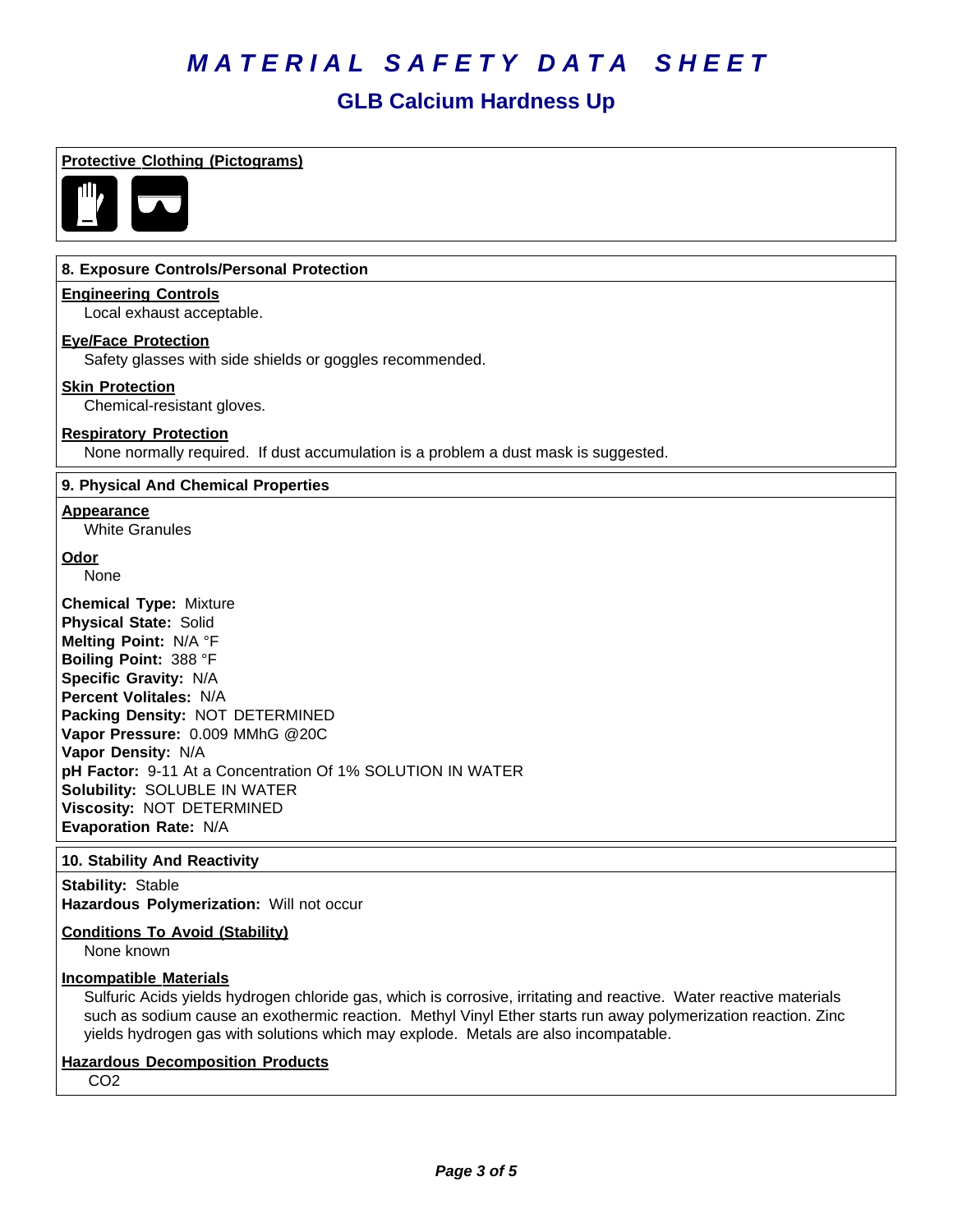## **GLB Calcium Hardness Up**

| 10. Stability And Reactivity - Continued                                                                          |  |  |
|-------------------------------------------------------------------------------------------------------------------|--|--|
| <b>Conditions To Avoid (Polymerization)</b><br>Temperatures above 350F, Humidity                                  |  |  |
| 11. Toxicological Information                                                                                     |  |  |
| <b>Skin Effects</b><br>Dermal LD50 (Rabbit)<5g/kg                                                                 |  |  |
| <b>Acute Oral Effects</b><br>LD50 mg/kg Rat 0.9-2.1 g/kg for 100% Calcium Chloride                                |  |  |
| 12. Ecological Information                                                                                        |  |  |
| No Data Available                                                                                                 |  |  |
| 13. Disposal Considerations                                                                                       |  |  |
| Dispose in accordance with applicable federal, state and local government regulations.                            |  |  |
| 14. Transport Information                                                                                         |  |  |
| <b>Proper Shipping Name</b><br><b>NOT REGULATED</b>                                                               |  |  |
| <b>Hazard Class</b><br><b>NOT REGULATED</b>                                                                       |  |  |
| <b>DOT Identification Number</b><br><b>NONE</b>                                                                   |  |  |
| <b>DOT Shipping Label</b><br><b>NOT ASSIGNED</b>                                                                  |  |  |
| 15. Regulatory Information                                                                                        |  |  |
| <b>Canadian Regulatory Information</b><br>Class D, Div 2b - Poisonous or Infectious Material: other toxic effects |  |  |
| <b>WHMIS - Canada (Pictograms)</b>                                                                                |  |  |
|                                                                                                                   |  |  |
| <b>NFPA</b><br><b>HMIS</b>                                                                                        |  |  |
| <b>HEALTH</b><br>$\mathbf 1$                                                                                      |  |  |
| <b>FLAMMABILITY</b><br>$\pmb{0}$                                                                                  |  |  |
| $\mathbf{1}$<br><b>REACTIVITY</b><br>$\mathbf 1$                                                                  |  |  |
| F<br>PERSONAL PROTECTION                                                                                          |  |  |
| 16. Other Information                                                                                             |  |  |
| <b>Revision/Preparer Information</b>                                                                              |  |  |
| <b>MSDS Preparer: JHW3</b><br>This MSDS Superceeds A Previous MSDS Dated: 07/26/2000                              |  |  |